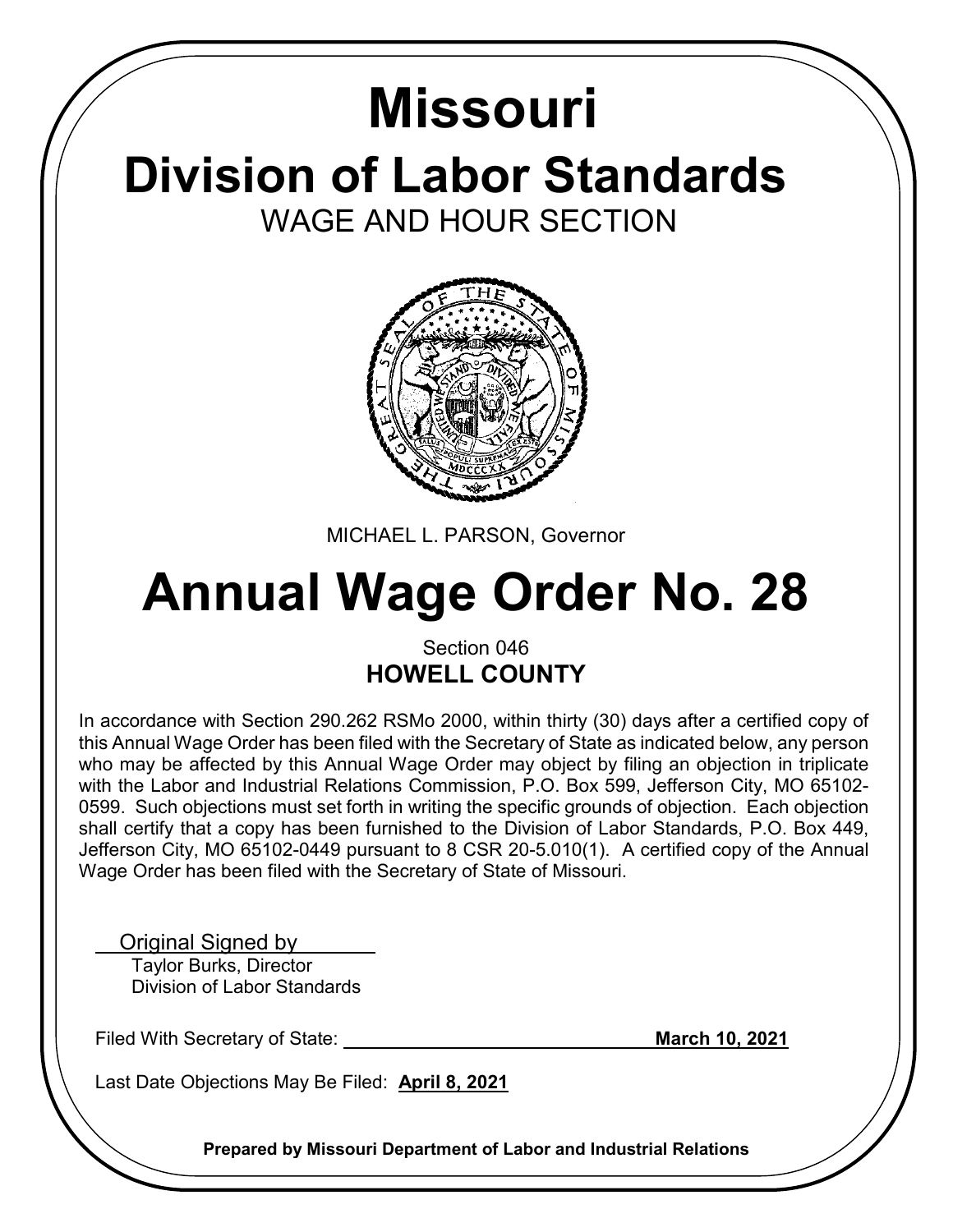#### Building Construction Rates for HOWELL County

|                                     | **Prevailing     |
|-------------------------------------|------------------|
| OCCUPATIONAL TITLE                  | Hourly           |
|                                     | Rate             |
| <b>Asbestos Worker</b>              | $*$ \$21.10      |
| <b>Boilermaker</b>                  | $*$ \$21.10      |
| <b>Bricklayer</b>                   | *\$21.10         |
| Carpenter                           | *\$21.10         |
| Lather                              |                  |
| Linoleum Layer                      |                  |
| Millwright                          |                  |
| Pile Driver                         |                  |
| <b>Cement Mason</b>                 | *\$21.10         |
| Plasterer                           |                  |
| <b>Communications Technician</b>    | *\$21.10         |
| Electrician (Inside Wireman)        | \$43.53          |
| Electrician Outside Lineman         | *\$21.10         |
| Lineman Operator                    |                  |
| Lineman - Tree Trimmer              |                  |
| Groundman                           |                  |
| Groundman - Tree Trimmer            |                  |
| <b>Elevator Constructor</b>         | *\$21.10         |
| Glazier                             | *\$21.10         |
| Ironworker                          | $*$ \$21.10      |
| I aborer                            | $*$ \$21.10      |
| General Laborer                     |                  |
| First Semi-Skilled                  |                  |
| Second Semi-Skilled                 |                  |
| Mason                               | \$53.13          |
| Marble Mason                        |                  |
| Marble Finisher                     |                  |
| <b>Terrazzo Worker</b>              |                  |
| <b>Terrazzo Finisher</b>            |                  |
| <b>Tile Setter</b>                  |                  |
| <b>Tile Finisher</b>                |                  |
| <b>Operating Engineer</b>           | $\sqrt*$ \$21.10 |
| Group I                             |                  |
| Group II                            |                  |
| Group III                           |                  |
| Group III-A                         |                  |
| Group IV                            |                  |
| Group V                             |                  |
| Painter                             | *\$21.10         |
| Plumber                             | *\$21.10         |
| <b>Pipe Fitter</b>                  |                  |
| Roofer                              | \$38.26          |
| <b>Sheet Metal Worker</b>           | *\$21.10         |
| <b>Sprinkler Fitter</b>             | $*$ \$21.10      |
| <b>Truck Driver</b>                 | $*$ \$21.10      |
| <b>Truck Control Service Driver</b> |                  |
| Group I                             |                  |
| Group II                            |                  |
| Group III                           |                  |
| Group IV                            |                  |

\*The Division of Labor Standards received less than 1,000 reportable hours for this occupational title.

Public works contracting minimum wage is established for this occupational title using data provided by Missouri Economic Research and Information Center.

\*\*The Prevailing Hourly Rate includes any applicable fringe benefit amounts for each occupational title.

Section 046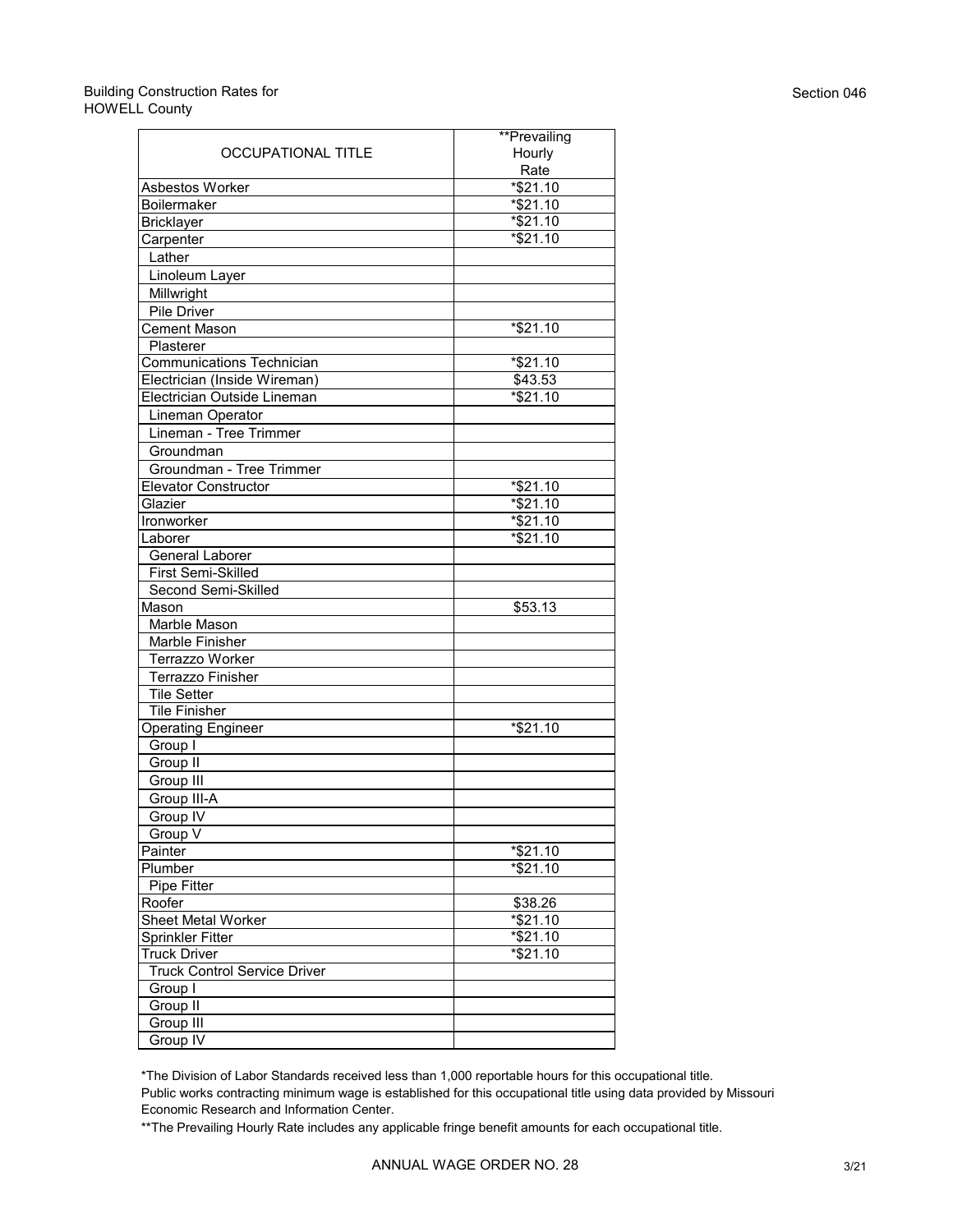#### Heavy Construction Rates for HOWELL County

|                                     | **Prevailing |
|-------------------------------------|--------------|
| <b>OCCUPATIONAL TITLE</b>           | Hourly       |
|                                     | Rate         |
| Carpenter                           | *\$21.10     |
| Millwright                          |              |
| <b>Pile Driver</b>                  |              |
| Electrician (Outside Lineman)       | *\$21.10     |
| Lineman Operator                    |              |
| Lineman - Tree Trimmer              |              |
| Groundman                           |              |
| Groundman - Tree Trimmer            |              |
| Laborer                             | \$44.81      |
| <b>General Laborer</b>              |              |
| <b>Skilled Laborer</b>              |              |
| <b>Operating Engineer</b>           | \$57.44      |
| Group I                             |              |
| Group II                            |              |
| Group III                           |              |
| Group IV                            |              |
| <b>Truck Driver</b>                 | *\$21.10     |
| <b>Truck Control Service Driver</b> |              |
| Group I                             |              |
| Group II                            |              |
| Group III                           |              |
| Group IV                            |              |

Use Heavy Construction Rates on Highway and Heavy construction in accordance with the classifications of construction work established in 8 CSR 30-3.040(3).

Use Building Construction Rates on Building construction in accordance with the classifications of construction work established in 8 CSR 30-3.040(2).

If a worker is performing work on a heavy construction project within an occupational title that is not listed on the Heavy Construction Rate Sheet, use the rate for that occupational title as shown on the Building Construction Rate Sheet.

\*The Division of Labor Standards received less than 1,000 reportable hours for this occupational title. Public works contracting minimum wage is established for this occupational title using data provided by Missouri Economic Research and Information Center.

\*\*The Prevailing Hourly Rate includes any applicable fringe benefit amounts for each occupational title.